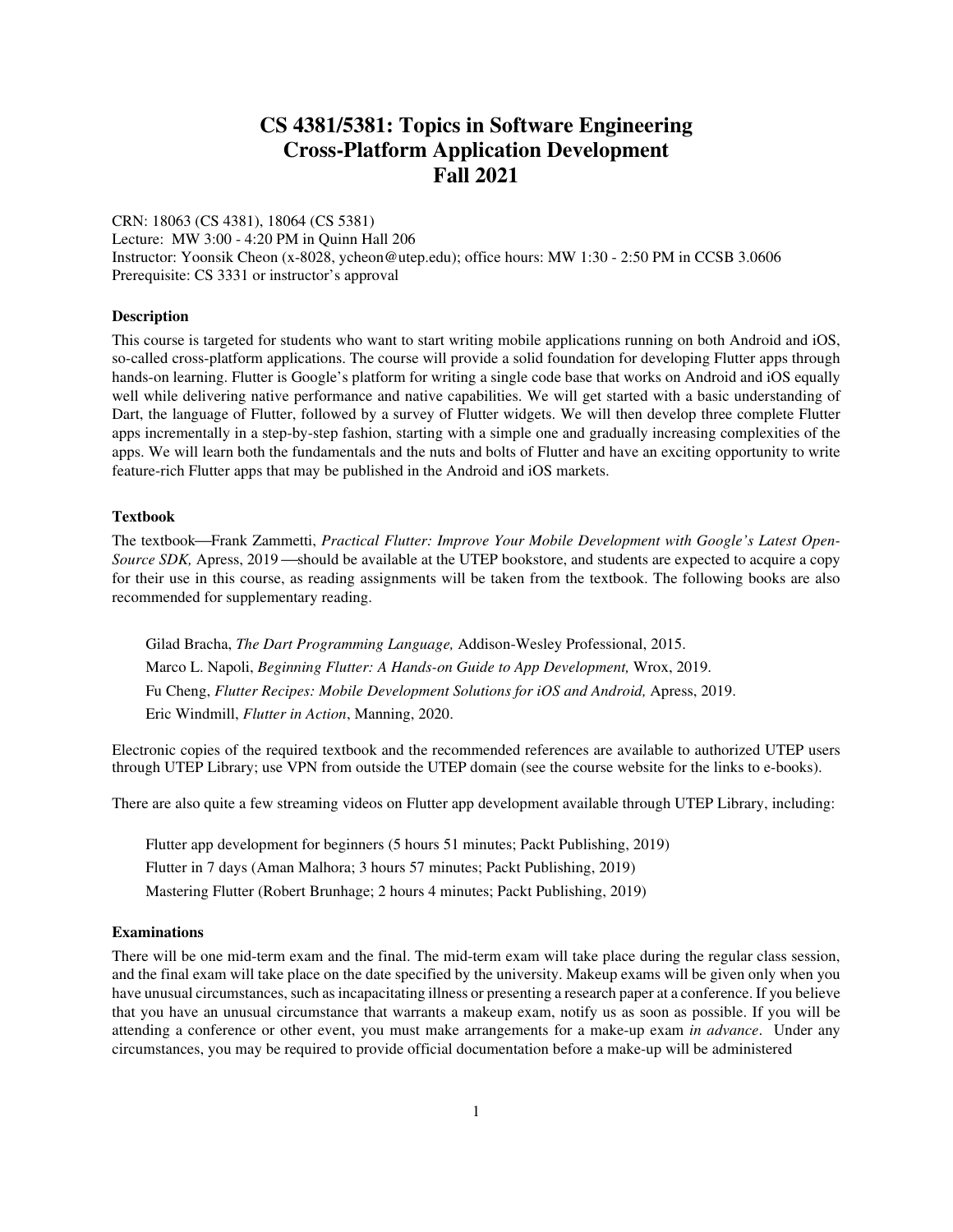#### **Homework Assignments**

There will be several homework assignments, and most assignments will be programming assignments. Some of the assignments may be done in pairs or teams. No late submission will be accepted for homework assignments.

#### **Semester Project**

You are expected do a semester-long class project. The purpose of the semester project is to apply concepts and techniques learned in the course and develop a more realistic Android application that is feature-rich and may be publishable in the Android market. Sample project topics will be suggested by the instructor or you'll have a chance to propose your own project topic. In either way, your project must be approved by the instructor. You are expected to write a project proposal, demo a prototype, submit a final project report, and present the project result. Depending on the size and complexity of a project, it may be done individually, in pairs, or in teams; however, the initial proposals must be written individually.

#### **CS 5381 Presentations**

CS 5381 students are required to:

- (a) give a mini lecture or tutorial on additional topics or features of Flutter programming, or
- (b) present a technical paper on Flutter or cross-platform app development

The presentation/lecture should be 15-20 minutes. You may present any tutorial or technical paper related with course topics; however, it has to be approved by the instructor.

#### **Grading**

Your grade is independent of anyone else's grade. We do not grade on a curve, and everyone can earn an A in this course. The purpose of grading is not to rank you, but to uphold a standard of quality and to give you feedback. Your final letter grade will be calculated based on a combination of lessons, homework assignments, semester project, and exam. The approximate percentages are shown below:

| Activities                                   | Percent $(\% )$ |
|----------------------------------------------|-----------------|
| Lessons (readings, quizzes, exercises, etc.) | $20^{\circ}$    |
| Homework assignments                         | 30              |
| Semester project                             |                 |
| Exams                                        |                 |

There are also up to 5% bonus points for class attendance and participation. To earn this bonus, you must arrive at lectures on time and participate in class discussions in a constructive and prepared manner, e.g., by asking or answering questions that demonstrate that you have read and attempted to understand the material. You should also complete class-work and activities on time. We will monitor, track, and score your participation in the course partly using Blackboard tracking tools, discussions, blogs, chat sessions, and group work.

Be sure to pay close attention to deadlines—there will be no makeup assignments or quizzes, or late work accepted without a serious and compelling reason and instructor approval. All work and assignments for this course will be submitted electronically through Blackboard unless otherwise instructed. They must be submitted by the given deadline or special permission must be requested from instructor before the due date. Extensions will not be given beyond the next assignment except under extreme circumstances.

Final letter grades assigned for this course will be based on the percentage of total points earned and are assigned as follows. The nominal percentage-score-to-letter-grade conversion is as follows:

| Letter grade | Percent $(\% )$ | Performance |
|--------------|-----------------|-------------|
|              | $90 - 100$      | Excellent   |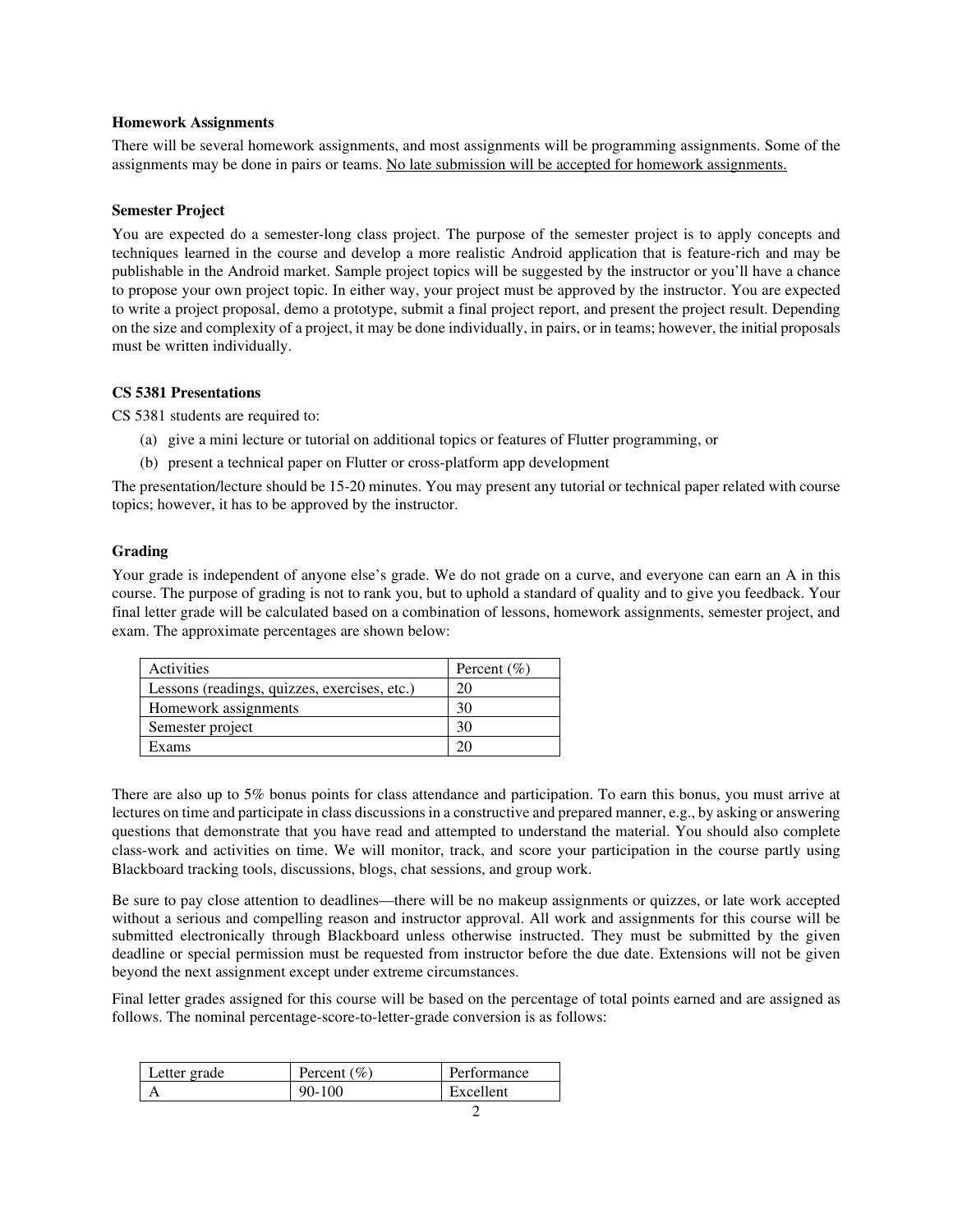| 80-89  | Good    |
|--------|---------|
| 70-79  | Average |
| 60-69  | Poor    |
| $0-59$ | Failing |

The instructor reserves the right to adjust these criteria downward, e.g., so that 88% or higher represents an A, based on overall class performance. The criteria will not be adjusted upward, however.

#### **Attendance/Participation**

Class attendance is required; you should understand that your success in the course will improve greatly by attending classes regularly. The instructor reserves the right to penalize unexcused absences; e.g., your final grade may be lowered by one point for each unexcused absence above three.

You should understand that your success in the course will improve greatly by participating/attending classes regularly. The instructor reserves the right to penalize unexcused absences; e.g., your final grade may be lowered by one point for each unexcused absence above three. The following is excerpted from the 2021-2022 Catalog.

"The student is expected to attend all classes and laboratory sessions and attendance is mandatory for all freshmanlevel courses. It is the responsibility of the student to inform each instructor of extended absences. When, in the judgment of the instructor, a student has been absent to such a degree as to impair his or her status relative to credit for the course, the instructor can drop the student from the class with a grade of W before the course drop deadline and with a grade of F after the course drop deadline."

#### **Standards of Conduct**

You are expected to conduct yourself in a professional and courteous manner, as prescribed by the Handbook of Operating Procedures: Student Conduct and Discipline. All graded work (homework, projects, exams) is to be completed independently and should be unmistakably your own work, although you may discuss your work with others in a general way. You may not represent as your own work material that is transcribed or copied from another source, including persons, books, or Web pages. "Plagiarism" means the appropriation, buying, receiving as a gift, or obtaining by any means another's work and the unacknowledged submission or incorporation of it in one's own academic work offered for credit, or using work in a paper or assignment for which the student had received credit in another course without direct permission of all involved instructors. Plagiarism is a serious violation of university policy and will not be tolerated. All cases of suspected plagiarism will be reported to Office of Student Conduct and Conflict Resolution (OSCCR) for further review.

#### **Accommodations**

If you have a disability and need classroom accommodations, please contact The Center for Accommodations and Support Services (CASS) at 747-5148, or by email to cass@utep.edu, or visit their office located in UTEP Union East, Room 106. For additional information, please visit the CASS website at http://www.sa.utep.edu/cass.

#### **COVID-19 Precautions**

Please stay home if you have been diagnosed with COVID-19 or are experiencing COVID-19 symptoms. If you are feeling unwell, please let me know as soon as possible, so that we can work on appropriate accommodations. If you have tested positive for COVID-19, you are encouraged to report your results to covidaction@utep.edu, so that the Dean of Students Office can provide you with support and help with communication with your professors. The Student Health Center is equipped to provide COVID-19 testing.

The Center for Disease Control and Prevention recommends that people in areas of substantial or high COVID-19 transmission wear face masks when indoors in groups of people. The best way that Miners can take care of Miners is to get the vaccine. If you still need the vaccine, it is widely available in the El Paso area, and will be available at no charge on campus during the first week of classes. For more information about the current rates, testing, and vaccinations, please visit http://epstrong.org.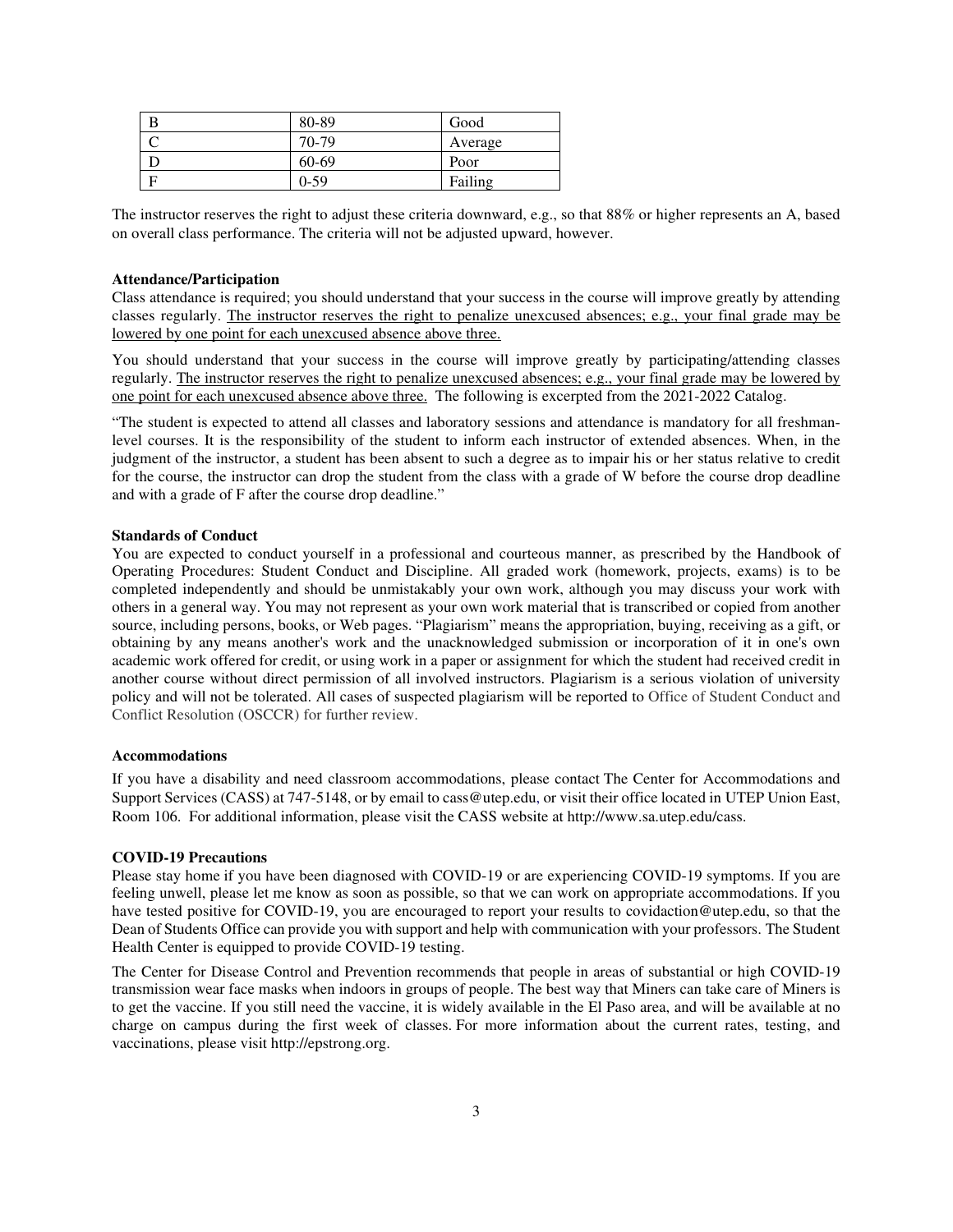## **Course Outline**

As shown below, the course consists of three main parts: Dart language, Flutter framework, and case studies. Refer to the next page for a detailed, tentative schedule.

*Introduction (1.5 weeks)* 

- 1. Basic understanding of Flutter
- 2. Development environment

Lab: Android Studio

### *Dart language (3 weeks; Chapter 2)*

- 1. Data types
- 2. Control structures
- 3. Object orientation
- 4. Asynchrony
- 5. Lab demo
- Lab: Dart app

## *Flutter framework (3 weeks)*

- 1. Widgets (Chapters 3-4)
- 2. Lab demo
- Lab: Flutter app

#### *Case studies (3.5 weeks)*

- 1. FlutterBook (Chapters 5-6)
- 2. Lab demo
- 3. Optionally, FlutterChat (Chapters 7-8) and FlutterHero (Chapter 9)
- Lab: FlutterBook

## *Semester Project (2 weeks)*

- 1. Project proposal
- 2. Prototype demo
- 3. Final presentation

### *Others (1.5 weeks)*

- 1. Exam
- 2. CS 5381 presentations